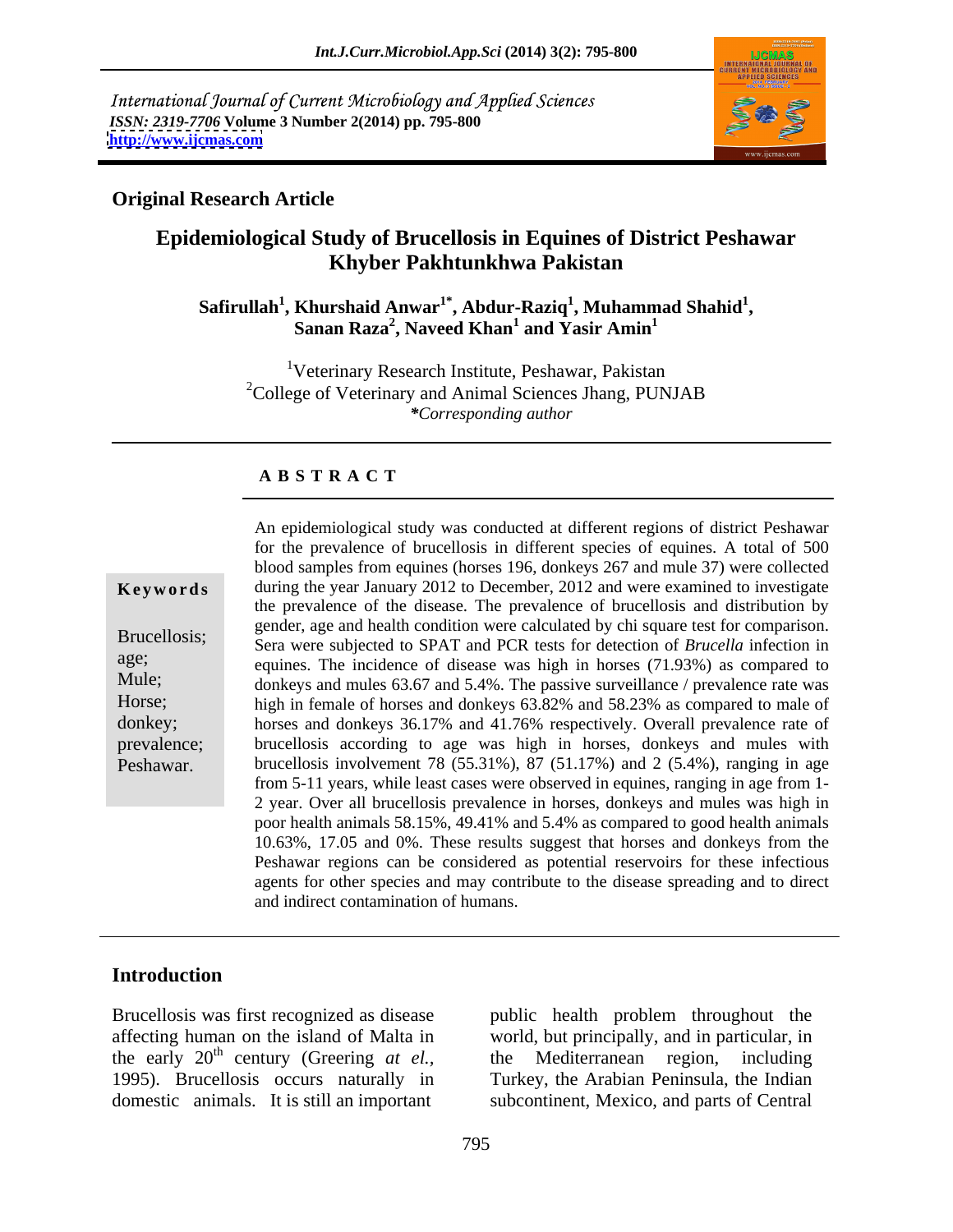and South America (Young 1995, interviewing the owner of the animal. Colmenero *et al.,* 1996). Human infection Based on systemic disease distribution of is contracted from infected animals and brucellosis a total 500 blood samples, 112 closely linked to poor animal husbandry from town I, 156 from town II, 118 from methods, feeding habits, and hygiene town III and 114 from town IV were standards (Pascual *et al.,* 19984). The disease typically attacks young and (1980). Brucellosis is a disease of great potential of animals in terms of, loss of

The population of horses in Pakistan is mules and asses it is 43 and 13%, Agglutination Test (SPAT) and respectively Livestock Census (2006). The disease is caused by *Brucella abortus* species in horses. Statistical Analysis

angles like sex, age and health, and to advise the remedies for awareness, control and bio-safety measures in the area **Results and Discussion** 

this study. Total 500 blood samples from mule 37) were investigated for this investigation of animal age, sex, body condition and management system (Table II). adopted, was filled for each animal by

from town I, 156 from town II, 118 from town III and 114 from town IV were collected.

middle-aged adults, with a low incidence A 5 ml blood sample was collected from among infants and elderly patients Wise each animal from jugular vein through economic importance, as it adversely collection, the blood samples were kept in affects the productive and reproductive slant position in cold chain box and young ones, infertility and reduction or Institute Peshawar. Serum separated from complete cessation of milk after abortion all blood samples by centrifugation at (Radostits *at el.,* 2000). 3000 rpm for 10 minutes and stored at disposable sterilized syringe. After transported to Veterinary  $20^{\circ}$ C in deep freezer till use.

0.34 million while that of mules and Asses All samples were screened out for the is 0.16 and 4.27 million, respectively. The presence of *Brucella abortus* and *Brucella*  contribution of Khyber Pakhtunkhwa in *melitensis* specific antibodies. The samples the horse population is 22% while in were tested using Serum Plate Agglutination Test (SPAT) and Polymerase Chain Reaction Test (PCR).

### **Statistical Analysis**

The aim of the present study was to The data was statistically analyzed using determine the distribution of brucellosis in chi-square method for the comparison of equines in district Peshawar from different means of the species and T.testwas used for the means comparison of the two tests.

## **Results and Discussion**

**Materials and Methods** Anti *B. abortus* and *B. melitensis* The study was conducted on equines in horses (71.93%), 170 out of 267 donkeys District Peshawar in already available (63.67%) and 02 out of 37 mules (5.4%) template of I, II, III and 1V was used for with SPAT and PCR (Table I). In our equines (horses 197, donkeys 267, and horses (51 male and 90 female), 170 out of purpose. A questionnaire, regarding 02 out of 37 mules of both sexes were antibodies were found in 141 out of 196 study, positive cases of 141 out of 196 in 267 donkeys (71 male and 99 female) and found positive for the disease brucellosis (Table II).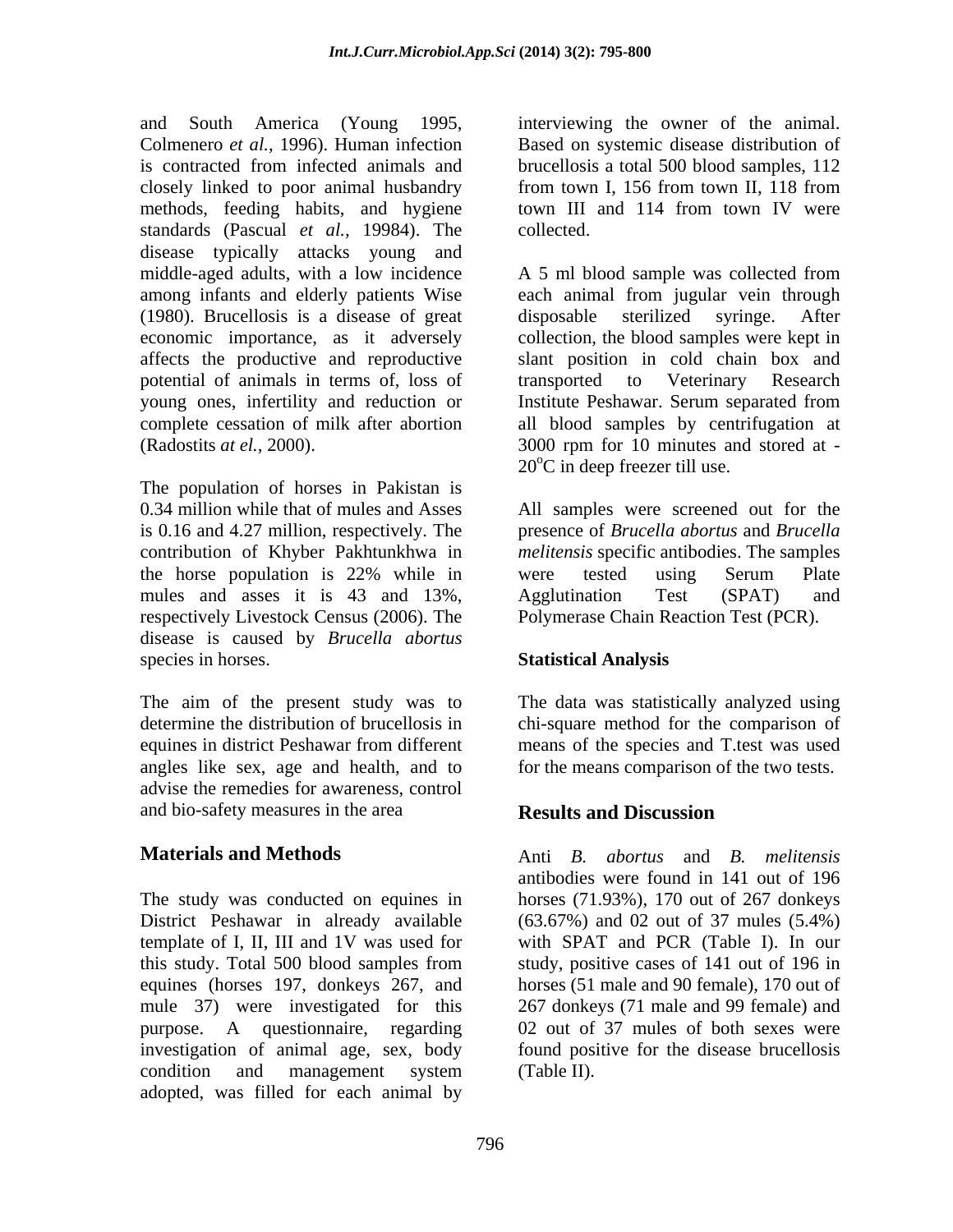Overall prevalence rate of brucellosis (5.4%), ranging in age from 5-11 years, prevalence in horses, donkeys and mules

The prevalence of brucellosis in equine of tend to increase in concentration with age district Peshawar was studied serologically and sexual maturity (Radostits *et al.,* as well as through molecular 2007). In our study, the higher rate of characterization. In this study four brucellosis seroprevalence was detected in different towns of district Peshawar were females in comparison to males. Although included. For serological diagnosis, Serum no particular susceptibility of female Plate Agglutination Test (SPAT) while for horses for brucellosis was mentioned in molecular characterization Polymerase the literature, the seroprevalence of Chain Reaction (PCR) was used during the brucellosis was detected two-folds higher study. Even though Hirsh and Zee (1999) have reported that male animals are less (Refai 2002) In another study performed susceptible to *Brucella* infection due to the in cattle and buffaloes, seroprevalence of absence of erythritol, other authors (Waghela *et al.,* 1978; Abu-Damir *et al.,* females were 3.6 % and 4.9 % respectively 1984; Abbas *et al.,* 1987) reported equal distribution of *Brucella* antibodies between both sexes. On the contrary, (Wadood *et al.,* 2009) also studied sex Bekele (2004) from Ethiopia, Yagoub *et*  wise sero-prevalence of brucellosis in *al.,* (1990) and Agab *et al.,* (1994) from Sudan, and Ajogi and Adamu (1998) from and female, respectively. In our study the Nigeria revealed the likelihood of occurrence of infection is higher in female in both male and females as compared to than male animals. Same results were recorded in the present study. Relatively disagreement of our study with (Wadood higher susceptibility of she-camels could be due to the fact that they have more age, sex and area. Maximum people in the physiological stresses than the males present study area are poor, keeping only Walker (1999). Equines are possibly old age l mares for tanga pulling/ shedder of *Brucella* and may be a potential transportation purposes with open wounds. source of infection for other animals and The difference in the prevalence of the Oceal prevalence rate of brackles in equilibratic prevalence was found in these present in the seropre seropre seropre was found in the seropre seropre seropre seropre seropre seropre seropre seropre seropre seropre seropr

according to age in horses, donkeys with groups with age of greater than 5 years brucellosis involvement occurred 78 than those groups with age of less than and (55.31%), 87 (51.17%) and in mules 2 equal to 4 years. Sexually matured animals while least cases were observed in horses, sexually immature animals of either sex donkeys 41(29.07), 60 (35.29%) and in (Radostits *et al.,* 2007). On the other hand, mules 0 (0%) ranging in age from 1-2 year it is also true that younger animals tend to respectively (Table III). brucellosis be more resistant to infection and were found in poor health animals although latent infections can occur (58.15%), 49.41% and 5.4% and in good (Walker, 1999; Quinn *et al.,* 2004). This health animals it was 10.63%, 17.05 and may be due to the fact that sex hormones 0% (Table IV). and erythritol, which stimulate the growth are more prone to *Brucella* infection than frequently clear an established infection, and multiplication of *Brucella* organisms, in females compared to males in camels brucellosis detected in males and in (Silva *et al.,* 2000).

> horses and found 9.67 and 17.7% in male and female, respectively. In our study the prevalence of the disease was found higher the findings of the authors. *et al.,* 2009) could be due to health status, disease in different age group animals was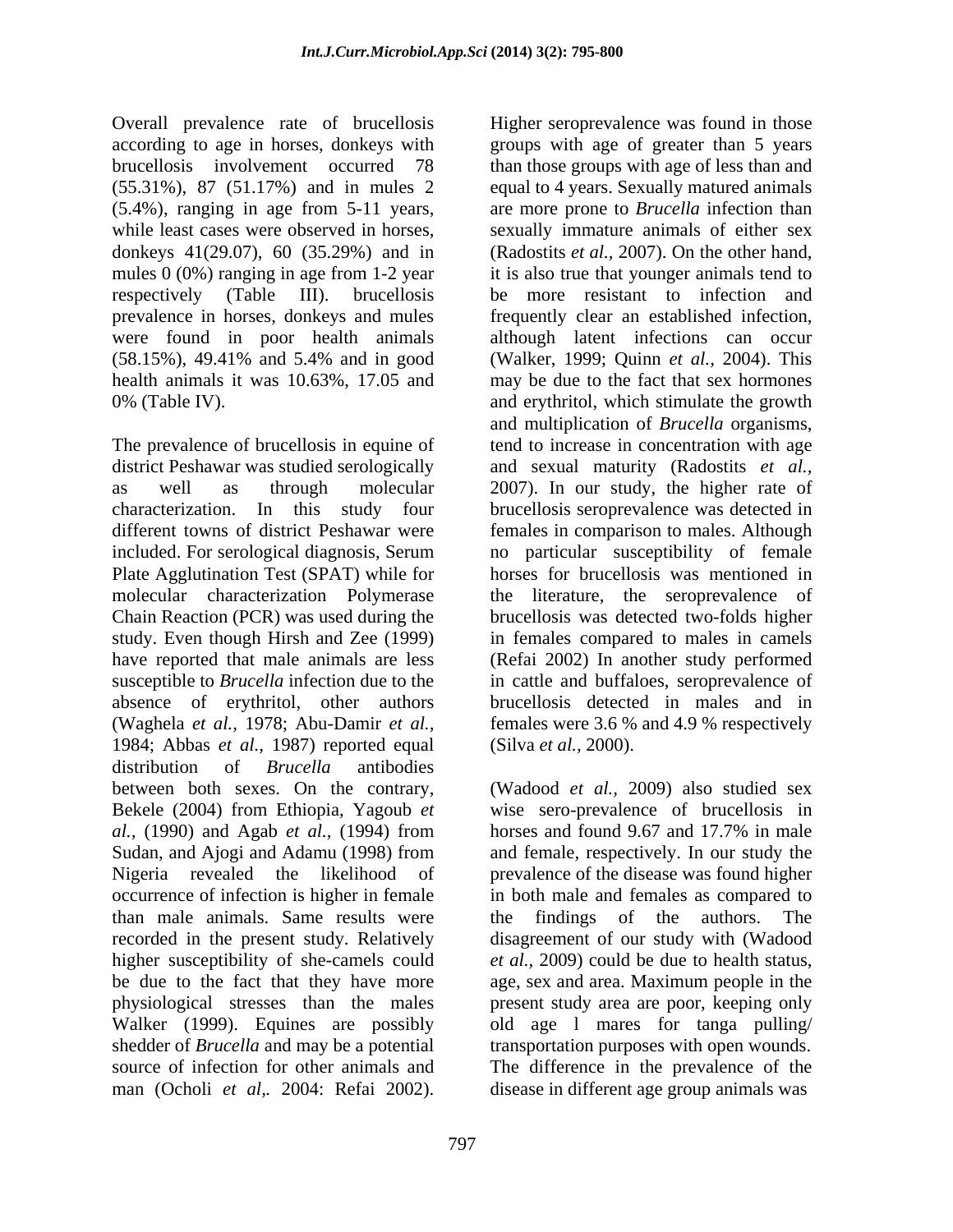| Species No            |        | sample SPAT |          | PCR        |                | Total    | of Prevalence |
|-----------------------|--------|-------------|----------|------------|----------------|----------|---------------|
|                       | tested |             | Positive |            | Positive       | positive | Rate          |
|                       |        |             |          |            |                | (SPATHC  |               |
| Horses   196          |        |             |          | $39.79$ 63 | $32.14$   141  |          | 171.93        |
|                       |        |             |          | $3632$ 73  | $\sqrt{27}$ 24 | 17C      | 63.67         |
| Donkey 267<br>Mule 37 |        |             |          |            |                |          |               |
| Total                 | 500    |             |          |            | $127 \mid 274$ |          |               |

**Table.1** Prevalence of brucellosis in equines in district Peshawar through SPAT and PCR

P. value 0.00

**Table.2** Sex Wise Prevalence of Brucellosis in Equines in District Peshawar

|           |            | <b>Horse Positive</b> |             | <b>Donkey Positive</b> | Mule Positive |                          |             | <b>Total Sample</b> |
|-----------|------------|-----------------------|-------------|------------------------|---------------|--------------------------|-------------|---------------------|
| Species   |            |                       |             |                        |               |                          |             | Positive            |
|           | $ $ SPAT   | PCR                   | <b>SPAT</b> | $ $ PCR                | <b>SPAT</b>   | PCR                      | <b>SPAT</b> | PCR                 |
| Male      | $\vert$ 33 | $18(12.76)$ 29        |             |                        |               |                          | $O\angle$   | 60                  |
|           | (23.4)     |                       |             | (24.70)                |               |                          |             |                     |
| Female 50 |            | 40                    | $\sqrt{2}$  | $\sim$<br>2∠           |               |                          | 117         | 12                  |
|           | (33.46)    | (28.36)               | (39.41)     | (18.82)                |               |                          |             |                     |
| No Sex    |            |                       |             |                        |               | 01/27<br>$U1(\angle .1)$ |             |                     |
| Total     | 83         | 58                    |             | 74                     |               |                          |             | 133                 |
|           | (58.86)    | (41.13)               | (56.47)     | (43.52)                |               |                          |             |                     |

P. value 0.619

| <b>EXECUTE:</b> Wise Prevalence of Brucellosis in Equine of D<br><b>Table.3</b><br><b>District</b><br>Age |  |
|-----------------------------------------------------------------------------------------------------------|--|
| DCF<br>$\overline{\phantom{a}}$<br><b>SPA</b><br>eshawar using '<br>and<br>UN.                            |  |

|                                           |             | Horse Positive # |                                   | Donkey Positive #       | Mule Positive # |       |                      | <b>Total Sample</b> |
|-------------------------------------------|-------------|------------------|-----------------------------------|-------------------------|-----------------|-------|----------------------|---------------------|
| Species                                   |             | $($ %)           |                                   | (% )                    |                 |       | Positive             |                     |
| Year<br>and the control of the control of | <b>SPAT</b> | $ $ PCR          | <b>SPAT</b>                       | PCR                     | <b>SPAT</b>     | PCR   | <b>SPAT</b>          | <b>PCR</b>          |
| $\sim$<br>$1 - 2$                         | 29          | 12(8.51)         | $\Delta$ $\epsilon$<br>$\sqrt{2}$ | 35 <sub>1</sub>         |                 |       | 54                   |                     |
|                                           | (20.56)     |                  | (14.7)                            | (20.58)                 |                 |       |                      |                     |
| $2 - 5$                                   | 09          | $13(9.21)$ 19    |                                   | 04(2.35)                |                 |       | $\sim$<br>$\angle$ 0 | $\blacksquare$      |
|                                           | (6.38)      |                  | (11.1)                            |                         |                 |       |                      |                     |
| $5 - 11$                                  |             |                  | $-49$                             | $38(22.35)$ 01 (2.7) 01 |                 |       | 81                   | $\cup$              |
|                                           | (21.98)     | (33.33)          | (28.82)                           |                         |                 | \ 4.1 |                      |                     |
| Total                                     | $\mid$ 69   | $\sqrt{2}$       |                                   | $\frac{1}{2}$           | $01(2.7)$ 01    |       | 163                  | 150                 |
|                                           | (48.93)     | (51.06)          | (54.7)                            | (45.29)                 |                 | (2.1) |                      |                     |

P. value 0.619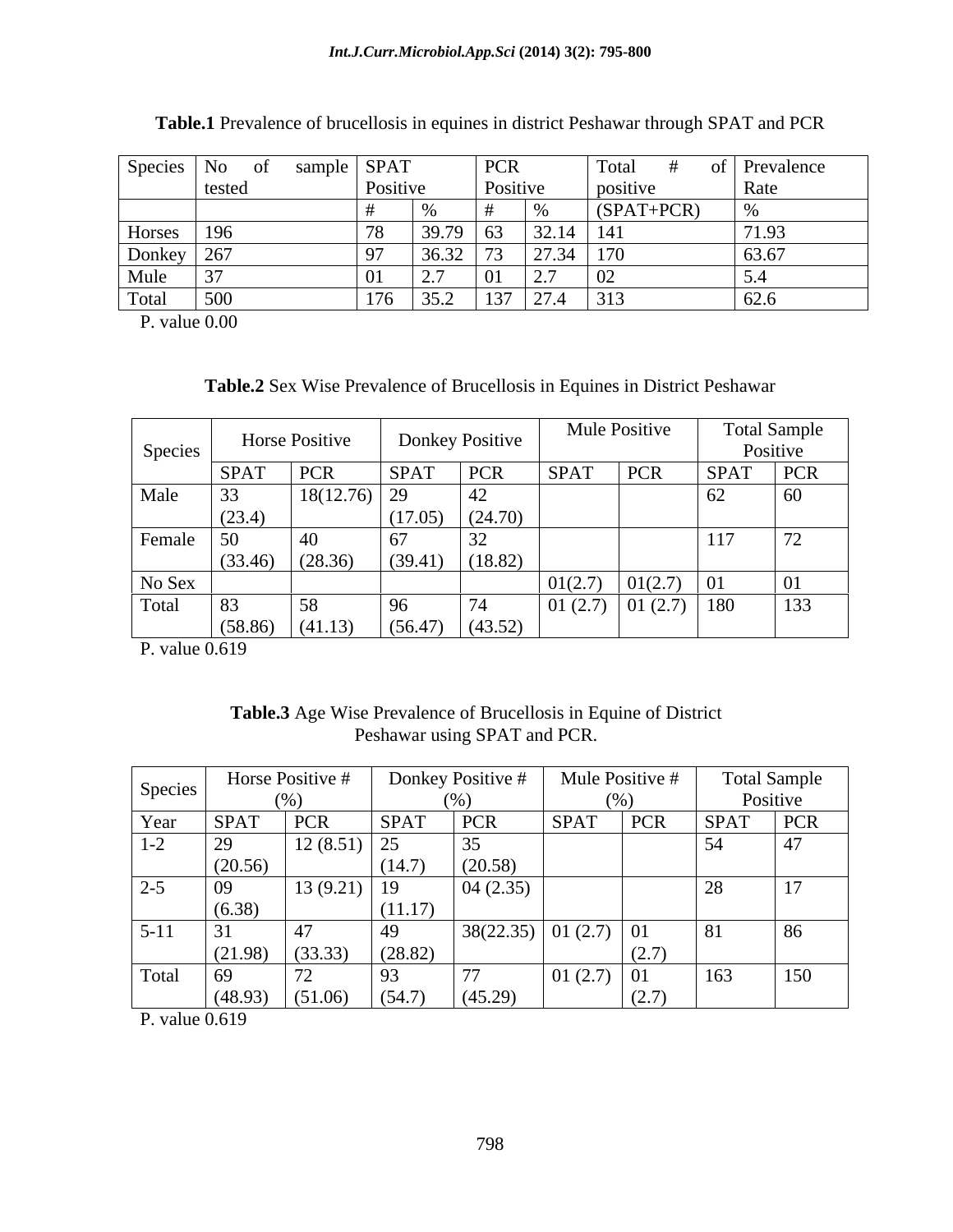| Body      |             | Horse Positive # | Donkey Positive #   |          | Mule Positive # |                   |             | Total sample     |
|-----------|-------------|------------------|---------------------|----------|-----------------|-------------------|-------------|------------------|
| condition | (96)        |                  |                     |          |                 |                   |             |                  |
|           | <b>SPAT</b> | <b>PCR</b>       | <b>SPAT</b>         | PCR      | <b>SPAT</b>     | DCD<br><b>LCK</b> | <b>SPAT</b> | <b>PCR</b>       |
| Good      | 9(6.38)     | 6(4.25)          | $\overline{17(10)}$ | 12(7.05) |                 |                   |             | 18               |
| Fair      |             | 20               |                     |          |                 |                   | 55          |                  |
|           | 17.02       | (14.18)          | (18.23)             | (15.29)  |                 |                   |             |                  |
| Poor      |             |                  |                     |          | 01              | 01(2.7)           | 95          | $\sqrt{2}$<br>79 |
|           | (31.91)     | (26.24)          | (28.82)             | (20.58)  | (2.7)           |                   |             |                  |
| Total     |             | 63               |                     |          | 01              | 01(2.7)           | 176         | 137              |
|           | (55.31)     | (44.68)          | (57.05)             | (42.94)  | (2.7)           |                   |             |                  |

**Table.4** Body Condition Wise Prevalence of Brucellosis in Equine of District Peshawar Using SPAT and PCR

P. value 0.75

statistically significant and numerically it was found more in older age groups of transmission of the disease from animal to good, fair and poor health condition. Generally, the disease was more prevalent<br>in animals of poor health condition while the prevalence of the disease in animals of horses, donkeys and mules as well as from different health condition was non area to area. Moreover, higher finding of the present study is very close to that of (Wadood *et al.,* 2009) who groups and different body condition in

The seroprevalence recorded in the present study revealed that brucellosis is a individual basis with immunization district Peshawar. The risk factors modern animal husbandry and disease

animals. The animals included in this animal were sex, age, body condition, herd study were in different level of body size, contact with other ruminants, parity, health condition. Broadly, they were reproductive problems and physiological categorized according to health score status. How-ever, according to the formula in three different classes having statistical analysis, advancement in age, in animals of poor health condition while major risk factors for the transmission of less in healthy animals. The difference in the disease from horses, donkeys to significant but it may be considered as seropositivity was recorded in female, significant because the P value (P=0.075) matured, pluriparous, pregnant, abortive is more close to the standard value. The and lactating mares, she- donkeys which investigated the disease in different age management practices, mixing with other horses. Highest sero-prevalence was horses and donkeys were thought to recorded in horses of above 05-11 years of support spread of the disease in the study age. It is clear from the results of both area. Therefore, a strategic plan should be studies that the disease was more prevalent developed to support in decreasing the in horses of old age group and of poor chance of contact of animalsat different body condition. situations and to keep only few healthy widespread and established disease in campaigns, and public health education on identified for the presence and transmission of the disease from animal to poor health condition and contact with other ruminants were found to be the horses, donkeys and mules as well as from area to area. Moreover, higher contributed for transmission of the disease. Traditional husbandry and poor animals and unrestricted movement of and fertile good quality breeds of horses, donkeys and mules per herd as well as on individual basis with immunization